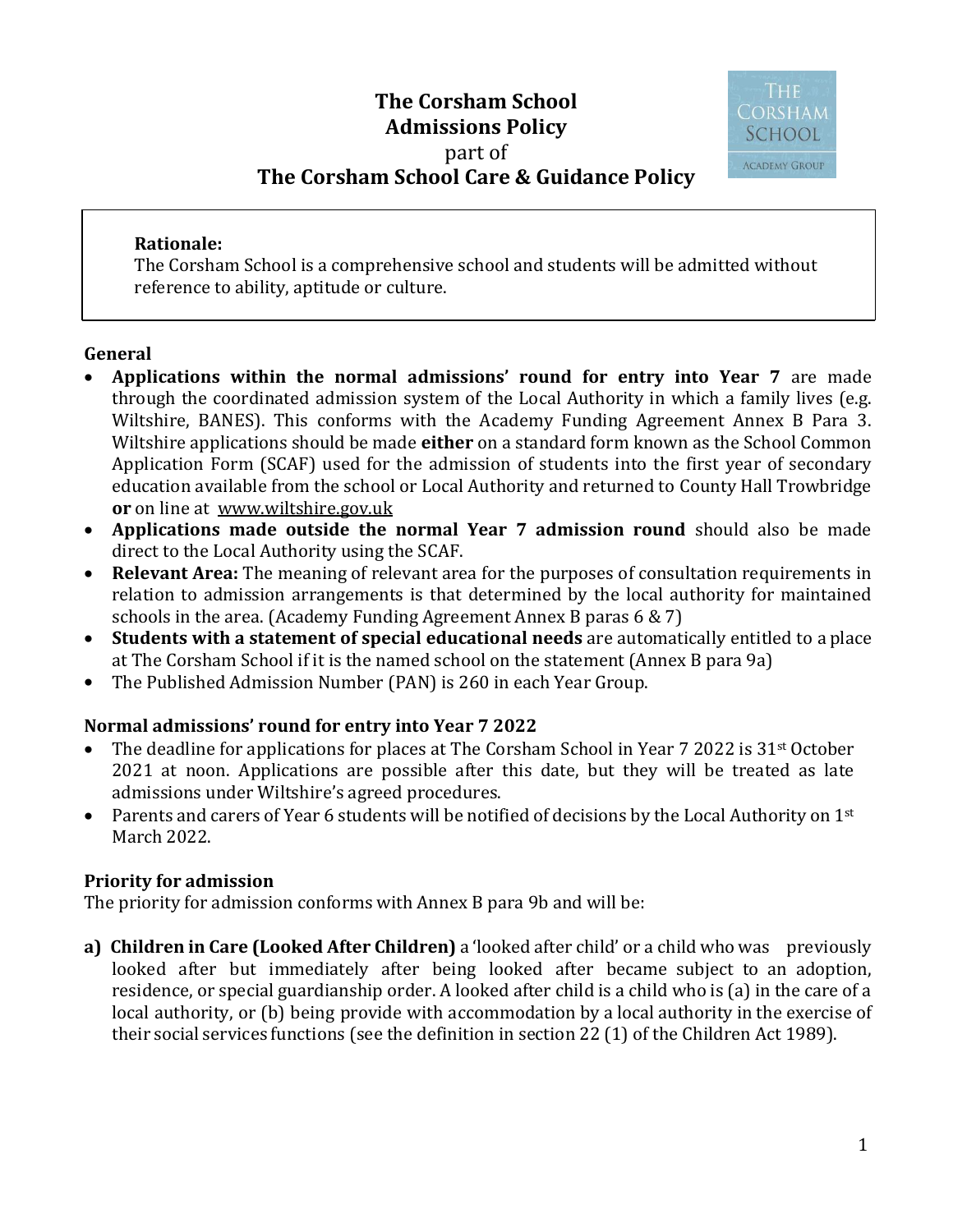- **b) Vulnerable Children:** Children from families registered with the National Asylum Support Service, children with a medical condition where written evidence is available from a senior clinical medical officer and the child's general practitioner or specialist showing that it would be detrimental to the child's health not to admit him/her to the school, children with particular educational needs where written evidence is available from Central SEN services to show that it would be detrimental to the child not to be admitted to the school. For the purpose of the above criteria the word 'families' is determined as living at the same address at the time of the application and also living at the same address on a permanent basis. Proof will be required.
- **c) Designated Area and Shared Area Multiple Births:** Children who are twins (or other children of multiple births) applying for places at the same time and who are living at the same address which is within the designated area or shared area of the school.
- **d) In Area Siblings:** A child is considered under this criterion if a sibling is attending the school and where the child lives within the designated area or shared area at the same address as the sibling. The sibling must not be in year 11, 12 or 13 of the school at the deadline date. Step, half and foster siblings are included in this category.
- **e) Other In- area Children:** Children resident within the designated area or shared area who do not qualify under one of the criteria above.
- **f) Other Multiple Births:** Children who are twins (or children of other multiple births) applying for places at the same time and who live at the same address which is outside the designated or shared area for the school.
- **g) Out of area Siblings:** A child is considered under this criterion if a sibling is attending the school as at the deadline date and where the child lives at the same address as the sibling. The sibling must not be in year 11, 12 or 13 at the deadline date. Step, half and foster siblings are also included in this category.
- **h) Other Children:** Children to whom none of the above criteria apply.

## **Places will be offered up to the school's Published Admission Number (PAN)**

- If the school is oversubscribed the straight-line distance from the child's home address to the school will be used as the determining factor. Distances will be measured according to the Ordnance Survey Grid reference for both the school and home address. Those living closer to the school will be given priority.
- If two or more children with the same priority for admission live an indistinguishable distance from the preferred school, but cannot all be admitted then the available places will be decided by means of casting lots
- In the event of oversubscription, a waiting list will be maintained, ranked according to the criteria set out above. Applicants will join the waiting list according to these criteria regardless of the order in which the application is received. When a place becomes available, it will be allocated to the child at the top of the waiting list.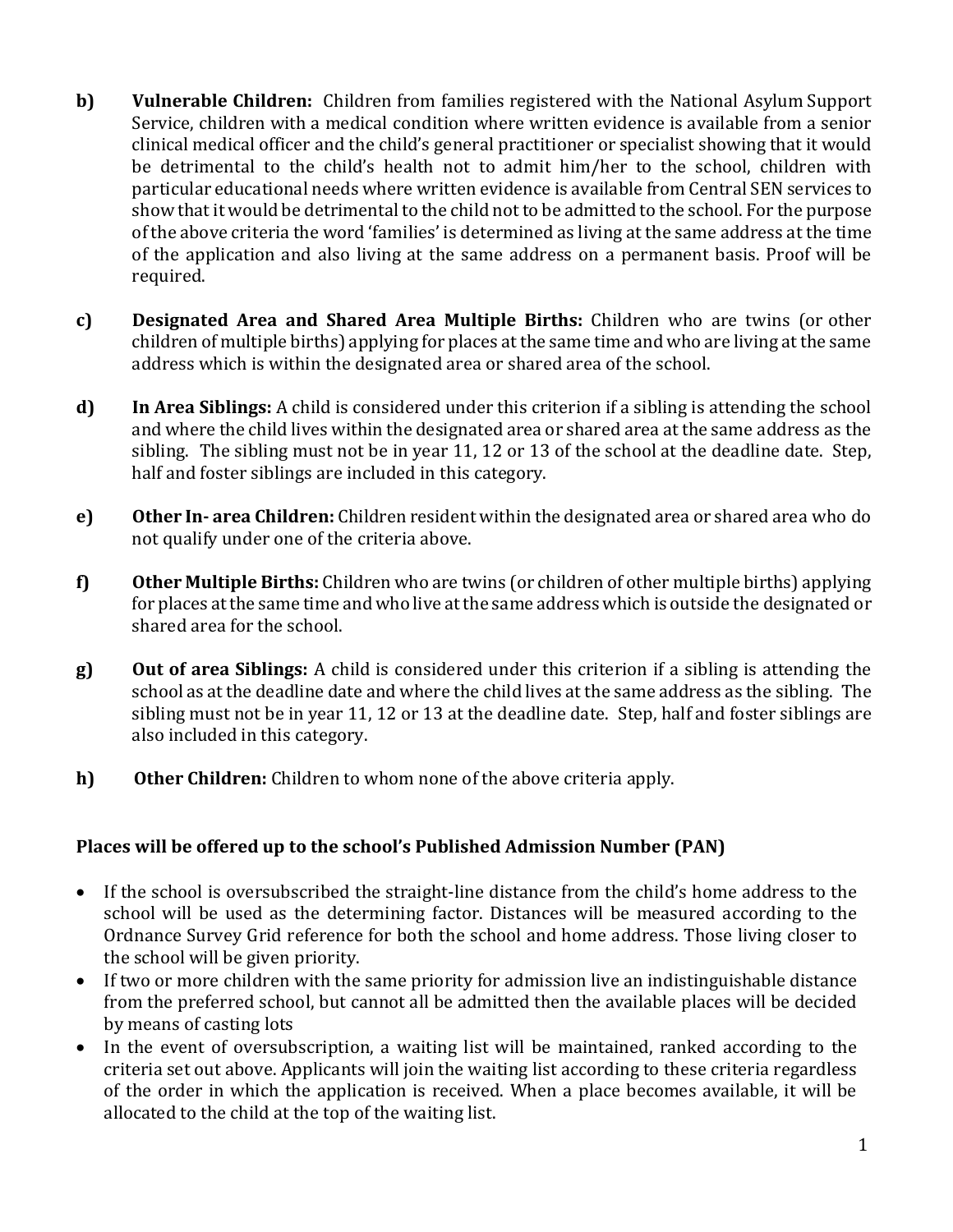## **Under age entry to Year 7**

In exceptional circumstances the Governors' School Admission Panel will consider under age entry to Year 7 from primary school.

Applications will be considered on the following basis**:**

- A student has a statement which stipulates an early secondary education or
- The parents request early entry and give valid educational and social reasons

When an application is made without the support of a statement of educational needs, the following will be required**:**

- Detailed information from the Head teacher of the primary school on
	- o academic maturity
	- o social development
	- o physical maturity
- Discussion with the parents and student, organized by the Primary Liaison Co-Ordinator.
- The advice of the Local Authority's Educational Psychologist

When the primary school is unable to support the application, the recommendation of the Local Authority's Educational Psychologist will be placed before the Governors' Admission Panel.

When the primary school supports the application, the Admission Panel may choose not to request the advice of the Local Authority's Educational Psychologist

The above procedures for under age entry to Year 7 will work in conjunction with the admission criteria to determine all admissions to the The Corsham School irrespective of age

### **Admission of children of UK Service personnel and other Crown servants (including Diplomats) outside the normal admissions' round**

- Applications will be considered in advance of a move into the county. Until a fixed address is given, the unit address will be used and a school place will be allocated accordingly.
- Proof of posting should be sent to the local authority as soon as possible
- A letter of support from the CO will be used as evidence of a move if a posting note does not indicate the housing arrangements.

- Children will be considered to be siblings if any other brother or sister is going to be attending a school. Their position on any waiting list will be set accordingly.

## **NB: It isn't always possible to admit to popular schools so no school place can be guaranteed.**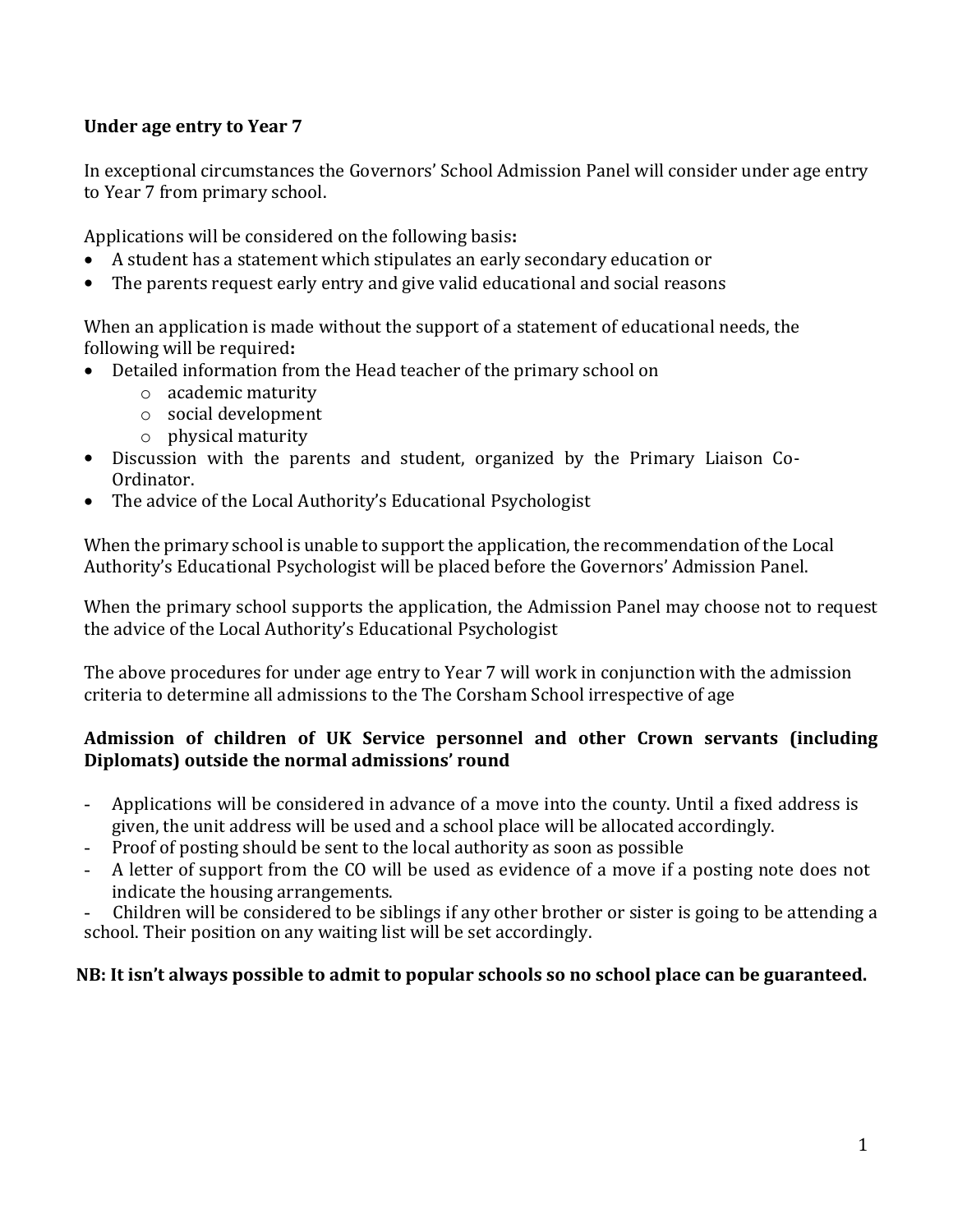## **Applications for school places outside the normal round**

Parents contacting the school to seek admission outside the normal round will be asked to complete an 'Admission Enquiry Form' on which they will be asked to indicate basic details of their potential request. If they decide to make a formal application, this must be done direct to the Local Authority using the School Common Admission Form (SCAF) who will forward details to the school.

Other applications for admission to Years 7-11 beyond the normal transfer age should be made to the Local Authority, although Governors will first consider whether places are available up to the year group's Published Admission Number (PAN), if available places remain oversubscribed, applicants will join the waiting list according to the criteria described above. The Corsham School will follow the agreed Local Authority Fair Access Protocol for hard-toplace children.

### **Over-subscription criteria Years 7 to 11 -** as for Year 6

### **Corsham6th Admission Policy**

- Priority for admission to the Corsham6th will be given to students in Year 11 at the school.
- The school will take into account the following factors when deciding whether to offer a student a place in the Corsham6th:
- that a minimum of three courses are followed
- that the prospective student has met the qualifications for admission to the Corsham6th and for the separate courses chosen. For the Advanced Level pathway of three or more A level courses students need to achieve 5 grade 5 GCSEs. In most cases, particularly for the traditional subjects, students will require a grade 6 to start the courses. For the vocational pathway students will need to achieve 5 grade 4 GCSEs.
- All cases will be judged on individual merit.
- that the student's attendance and conduct in KS4 indicate that they will benefit from a place in the Corsham6th
- that there is a suitable combination of courses available:
- that there are sufficient places on individual courses;
- that students are prepared to commit themselves to the expectations of a Corsham6th student as set out in the "Corsham6th Agreement".

Where an applicant to the Corsham6th does not meet the above criteria, they may be admitted at the school's discretion, on a personalized contract, for a probationary period of three weeks. Full admittance to the Corsham6th will be subject to the successful completion of the contract.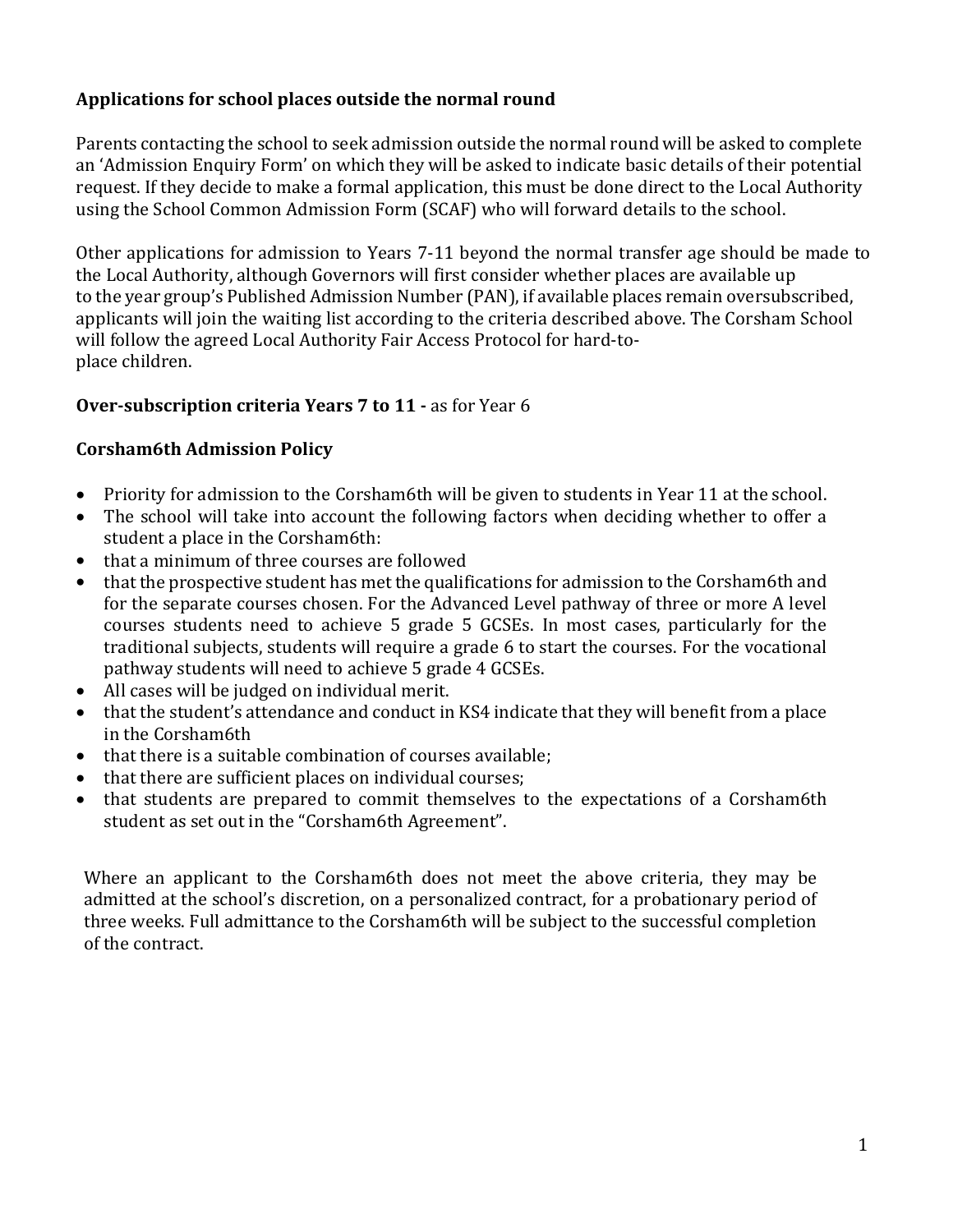Additionally, Subject Leaders will assess the suitability of *all* students on their chosen courses in the first three weeks of the school year in Year 12. Continuation on Corsham6th courses is subject to successful assessment at the end of this three-week period. Students who are not demonstrating the potential needed to be successful will be given support and advice on courses where success is more likely.

- The Year 12 Admissions Number of **external** entry is 25.
- Students to be enrolled in the Corsham6th for a maximum of 3 years
- Progression from Year 12 to 13 will be dependent on the student attaining at least a Grade D at external AS exams or pass grade at the internal mock examinations.
- If, after all the factors listed above have been taken into account, the school is oversubscribed for external admissions to Year 12, the final offer of places will be decided by applying the oversubscription criteria that are used to determine admission at the normal age of transfer.
- A full description of the courses available, including the GCSE qualifications required, is in the current Corsham6th Prospectus. The summary of qualifications is also at Appendix 2

## **Oversubscription Criteria for External Year 12 Candidates**

If there are more applications than places available, the Governors' Admission Panel will apply the following selection criteria:

- The student has a sibling attending at the time of admission.
- Students resident in the designated area for The Corsham School as defined by the Local Authority Map.
- All students not previously covered by these criteria.

In the event of a tie with regard to the above criteria, the Panel will make the decision based on distance. Distances supplied by the Local Authority will be used and they will measure the straightline distance using the Ordnance Survey Grid reference for both the school and home address. Those with the least distance will be given priority. Should this prove to be inconclusive, random selection by casting lots will be applied.

## **Right to Appeal**

Parents and carers have the right to appeal in writing stating reason to an Independent Admission Appeals' Panel if their child is not offered a place at The Corsham School. This should be made to the Local Authority who will administer and present appeals on the school's behalf. The appeal process is straightforward and non-confrontational. Both the clerk and the panel are completely independent of the school and are trained to work within a legally- defined appeals' procedure which conforms with Academy Funding Agreement Annex B paras 2 & 5 and the School Admissions Code and School Admissions Appeal Code published by the DfE. The determination of the appeal panel is binding on all parties.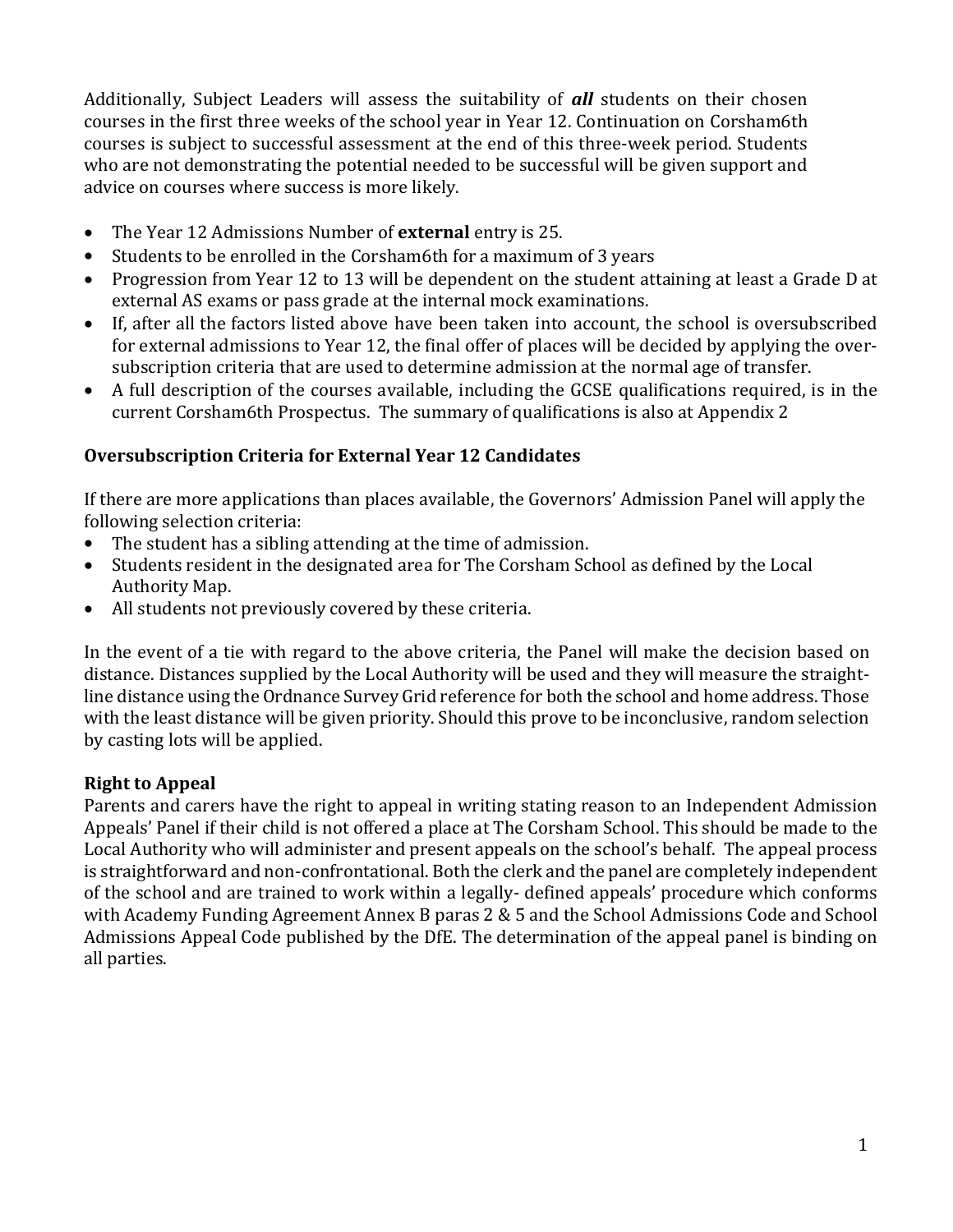## **Responsibilities:**

## **Role of the Governors' School Admission Panel**

The Governors' School Admission Panel will meet as part of calendared Governors' Care Guidance and Support for Learning Committee. This panel will:

- Confirm the number of places to allocate
- Allocate places for in-year transfers, if necessary using the over-subscription criteria
- Rank all students in Year 6 who have indicated The Corsham School as a preference by reference to the over-subscription criteria

The following responsibilities will be reflected in the appropriate job descriptions: **Support Staff (Administration)**

• To notify Transition Coordinator

## **Transition Coordinator**

- To follow procedure in Admission Protocol documentation
- To report to Governors' School Admission Panel
- To inform Year Learning Manager of prospective admission to the year group

### **Head of Year /Head of House**

- To follow procedure in Admission Protocol documentation
- To notify CTLs if cause for concern / SEN

### **Curriculum Team Leaders**

• To allocate appropriate teaching groups

### **Assistant Headteacher (Care and Guidance)**

- To oversee all aspects of admissions
- To report to Governors' School Admissions Panel
- To report to and attend all Independent Admission Appeals

This Policy has been workload impact assessed, and is operational from: July 2002 Date of last review: September 2020 Date of next review: September 2021

### **Reference should also be made to:**

- **Academy Funding Agreement, Annex B 'Requirements for the admission of pupils to The Corsham School' the terms of which shall prevail if there is any discrepancy between the Annex and the contents of this policy.**
- **LA Fair Access Protocol**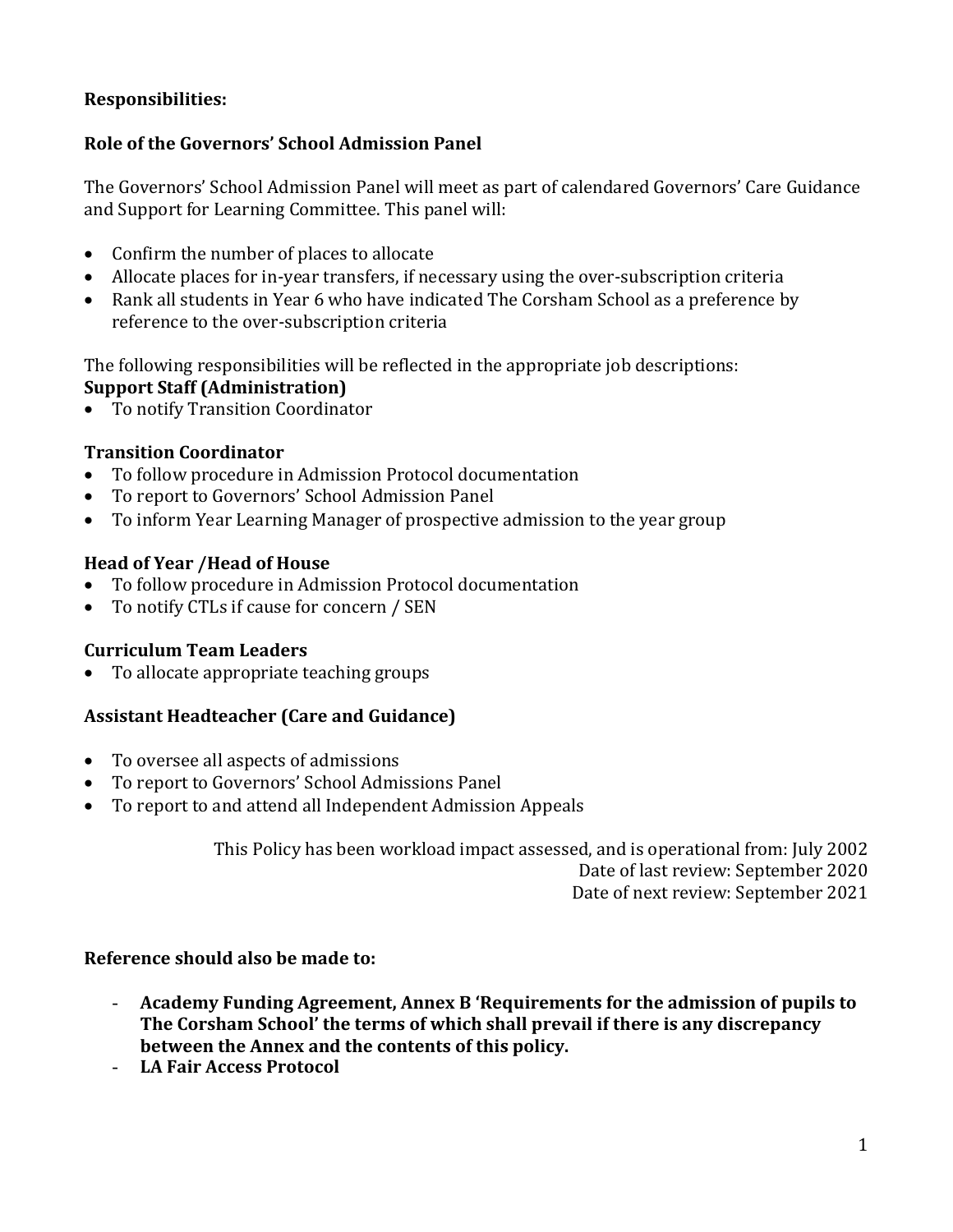## **Appendix 1**

### **Wiltshire Council Fair Access Protocol**

Schools will act in accordance with the Fair Access Protocol which has been adopted to give access to educational provisions for hard to place children and includes those children and young people of compulsory school age in some or all of the following categories:-

- those who are in care of a Local Authority (previously known as Looked After) \* (see below)
- $\bullet$  those attending a YPSS centre who need to be reintegrated back into mainstream education;
- $\bullet$  those who are permanently excluded\*;
- $\bullet$  those who are out of education for longer than one school term.
- $\bullet$  those whose parents have been unable to find them a place after moving into the area because of a shortage of places;
- those withdrawn from schools by their family following fixed term exclusions and unable to find another place.
- $\bullet$  those who are refugees or asylum seekers;
- $\bullet$  those who are homeless;
- $\bullet$  those without a school place and with a history of serious attendance problems;
- $\bullet$  those with unsupportive family backgrounds, where a place has not been sought;
- $\bullet$  those known to the police or other agencies;
- $\bullet$  those who are carers:
- $\bullet$  those who have special educational needs (SEN) but without statements;
- ◆ those who are travellers: and/or
- $\bullet$  those with disabilities or medical conditions.

\* Exception to this protocol- The Local Authority (Wiltshire) has the legal power to direct a school to admit a child in its care to a school best suited to that child's needs. This action will be taken in the best interests of the child.

In the vast majority of cases children and young people requiring a school place will continue to be admitted in accordance with the usual admission procedures rather than through this protocol